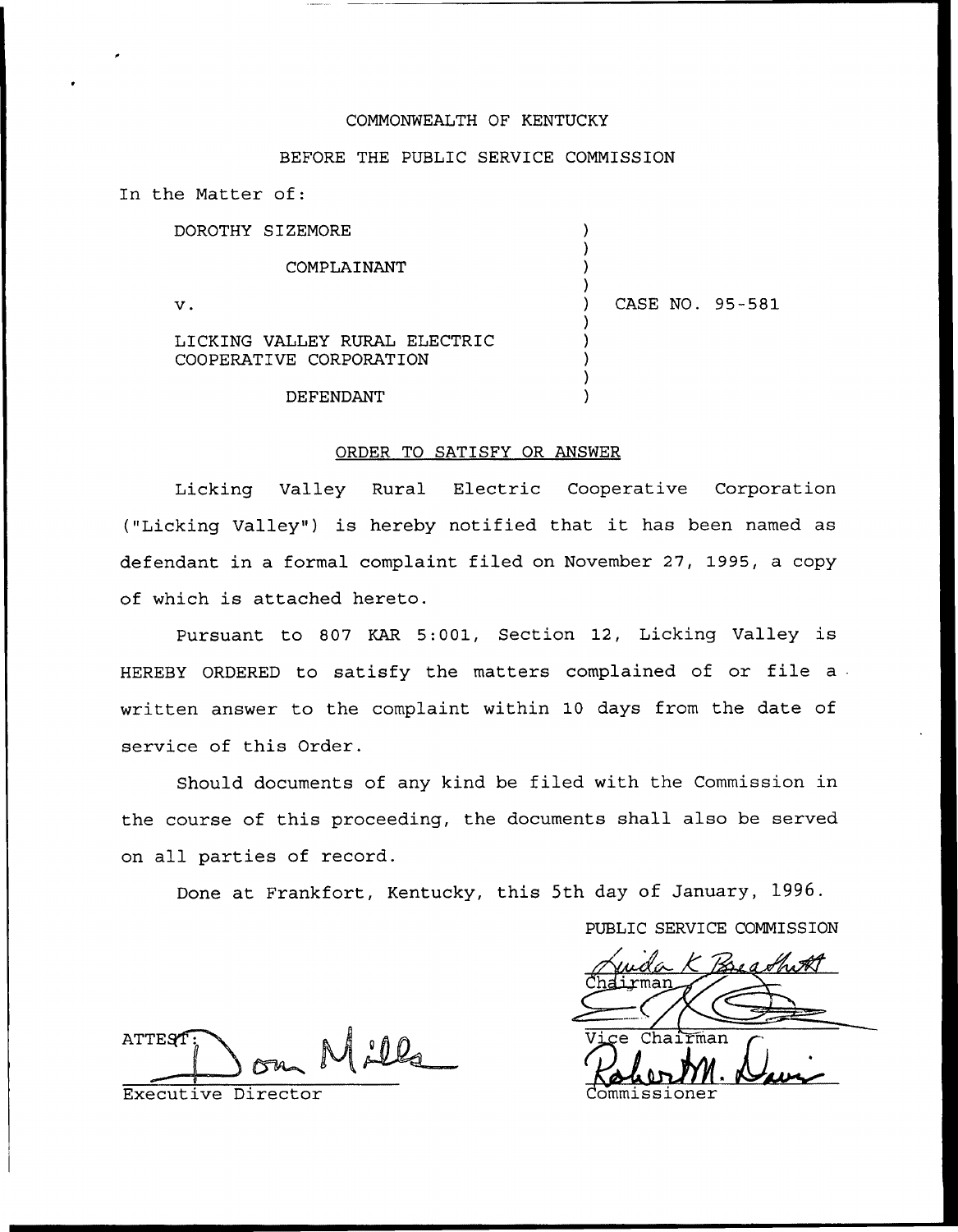LAW OFFICES OF

#### FLETCHER & FLETCHER, P.S.C.

P.O. BOX 931 MAIN & BROWN STREETS

JACKSON. KENTUCKY 41339

FRANK ALLEN FLETCHER GEORGE L. FLETCHER

TELEPHONE 606-666-4950

FACSIMILE 606.666-8857

November 27, 1995

NO% 27 1995

Pillage of **COMMISSION** 

FECEIVER

 $\ddot{\phantom{0}}$ 

Public Service Commission of KY 730 Schenkel Lane P.O. Box 615 Frankfort, Kentucky 40602

 $95 - 581$ 

RE: Complaint of Dorothy Sizemore vs. Licking Valley Rural Electric Corporative, Corp. of West Liberty, Kentucky

Dear Sir or Madam:

Please find enclosed one original and ten copies of the above referenced complaint. Please note that there is a civil suit presently pending in the Breathitt Circuit Court against Licking Valley for the subject and complaint contained in this Complaint before the Public Service Commission.

Thank you.

Respectfully submitted,

Mu flets

Frank Allen Fletcher

FAF/ldt

Enclosure: Complaint (1 original/10 copies)

F:\DATA\CIVIL\SIZEMORE.DOR\PSC.LTR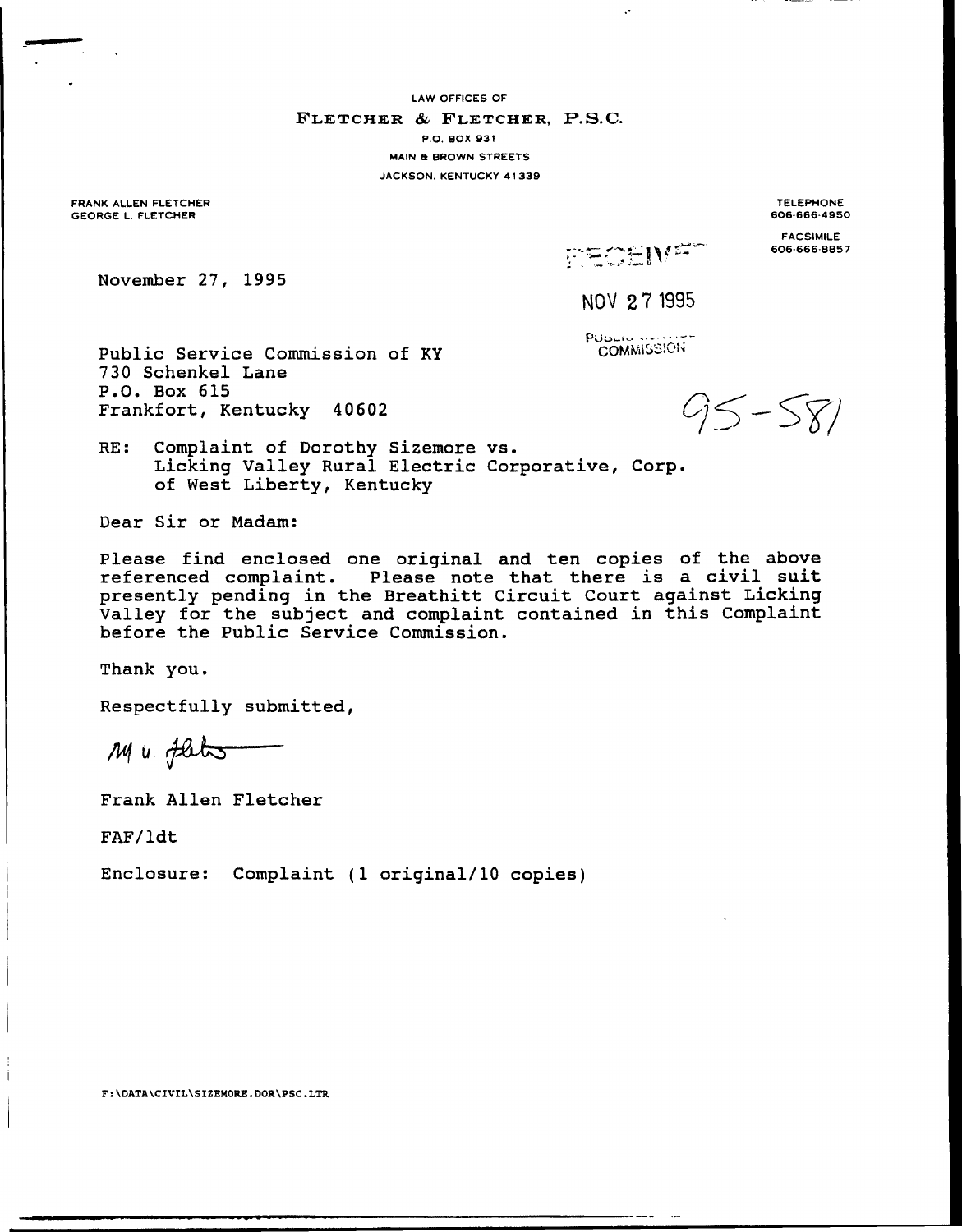## COMMONWEALTH OF KENTUCKY



# BEFORE THE PUBLIC SERVICE COMMISSION

)

 $\mathbf{A}$ 

)

-1

 $\lambda$ 

**NOV 27 1995** 

**AND SCRVICE COMMISSION** 

In the Matter of:

DOROTHY SIZEMORE (Your Full Name) COMPLAINANT VS.

LICKING VALLEY RURAL ELECTRIC COOPERATIVE (Name of Utility) DEFENDANT

## COMPLAINT

The complaint of DOROTHY SIZEMORE respectfully shows: (Your Full Name)

 $(a)$ DOROTHY SIZEMORE (Your Full Name)

> P.O. BOX 40, VANCLEVE, KENTUCKY 41385 (Your Address)

 $(b)$ LICKING VALLEY RURAL ELECTRIC COOPERATIVE (Name of Utility)

P.O. BOX 605, WEST LIBERTY, KENTUCKY 41472 (Address of Utility)

SEE ATTACHED EXHIBIT #1 ATTACHED AND MADE ARART That:  $(C)$ (Describe here, attaching additional sheets if

HEREOF AS IF WRITTEN AND PRINTED VERBATIM HEREIN. THEREOF AS IF WRITTEN AND PRINTED VERBATIM HEREIN.

SEE ATTACHED VIDEO, MADE A PART HEREOF.

that are the reason and basis for the complaint.)